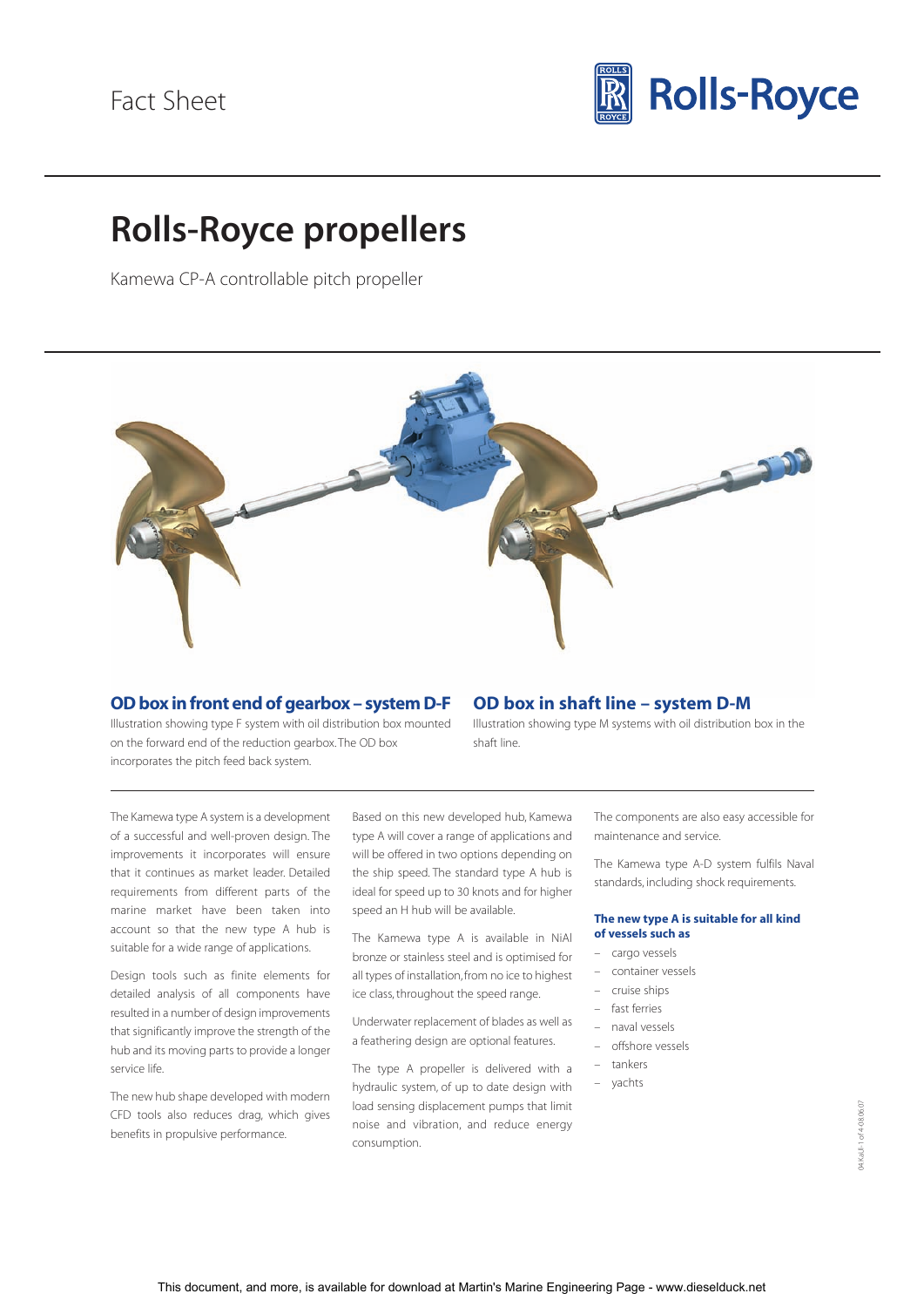## Fact Sheet

## **Main dimensions**

#### **4-bladed propellers**

| NAV/<br><b>HUB</b> | A    | B   | C   | D    | E    | F    | Gmin | G    | н   | $**$<br>Weight | *** )<br>Weight |
|--------------------|------|-----|-----|------|------|------|------|------|-----|----------------|-----------------|
| 46                 | 585  | 190 | 48  | 460  | 280  | 415  | 140  | 270  | 65  | 280            | 270             |
| 50                 | 640  | 210 | 53  | 500  | 300  | 463  | 150  | 280  | 65  | 370            | 350             |
| 55                 | 700  | 220 | 58  | 550  | 330  | 500  | 170  | 290  | 65  | 490            | 470             |
| 60                 | 765  | 240 | 63  | 600  | 365  | 547  | 185  | 300  | 65  | 635            | 610             |
| 66                 | 840  | 275 | 70  | 660  | 400  | 612  | 205  | 325  | 80  | 850            | 810             |
| 72                 | 917  | 300 | 76  | 720  | 435  | 650  | 215  | 350  | 80  | 1110           | 1050            |
| 79                 | 1005 | 320 | 83  | 790  | 480  | 700  | 235  | 375  | 80  | 1455           | 1390            |
| 86                 | 1095 | 345 | 90  | 860  | 520  | 772  | 255  | 400  | 95  | 1875           | 1790            |
| 94                 | 1170 | 375 | 97  | 940  | 600  | 840  | 280  | 425  | 95  | 2450           | 2340            |
| 102                | 1265 | 405 | 107 | 1020 | 650  | 920  | 305  | 650  | 110 | 3040           | 2985            |
| 111                | 1380 | 440 | 117 | 1110 | 705  | 1000 | 330  | 675  | 110 | 3920           | 3850            |
| 121                | 1502 | 482 | 127 | 1210 | 770  | 1090 | 355  | 750  | 125 | 5075           | 4984            |
| 132                | 1640 | 525 | 138 | 1320 | 840  | 1180 | 395  | 775  | 125 | 6590           | 6470            |
| 144                | 1780 | 575 | 150 | 1440 | 915  | 1285 | 420  | 850  | 150 | 8555           | 8400            |
| 150                | 1880 | 595 | 160 | 1500 | 960  | 1340 | 440  | 835  | 150 | 9670           | 9495            |
| 157                | 1969 | 625 | 165 | 1570 | 1007 | 1400 | 460  | 875  | 150 | 11090          | 10890           |
| 164                | 2055 | 655 | 172 | 1640 | 1050 | 1450 | 480  | 900  | 150 | 12580          | 12410           |
| 171                | 2145 | 685 | 180 | 1710 | 1095 | 1500 | 500  | 925  | 175 | 14260          | 14070           |
| 179                | 2245 | 715 | 188 | 1790 | 1150 | 1570 | 520  | 950  | 175 | 16360          | 16135           |
| 186                | 2330 | 730 | 195 | 1860 | 1195 | 1640 | 540  | 975  | 175 | 18350          | 18105           |
| 194                | 2435 | 772 | 204 | 1940 | 1245 | 1710 | 570  | 1050 | 175 | 20820          | 20540           |
| 202                | 2535 | 805 | 212 | 2020 | 1295 | 1820 | 585  | 1075 | 175 | 23510          | 23190           |
| 211                | 2645 | 840 | 222 | 2110 | 1355 | 1900 | 610  | 1125 | 200 | 26790          | 26430           |
| 220                | 2760 | 875 | 230 | 2200 | 1410 | 1980 | 640  | 1150 | 200 | 30370          | 29955           |

Weight = Hub without blade flange Dimensions in the table are not binding. Right of alterations reserved.

#### **5-bladed propellers**

| NAV/<br><b>HUB</b> | A    | B   | c   | D    | E    | F    | Gmin | G    | н   | <b>Weight</b> |
|--------------------|------|-----|-----|------|------|------|------|------|-----|---------------|
| 60                 | 707  | 215 | 63  | 600  | 365  | 560  | 165  | 280  | 65  | 555           |
| 66                 | 776  | 235 | 70  | 660  | 400  | 620  | 185  | 305  | 80  | 745           |
| 72                 | 845  | 255 | 76  | 720  | 435  | 670  | 195  | 330  | 80  | 970           |
| 79                 | 924  | 277 | 83  | 790  | 480  | 720  | 215  | 355  | 80  | 1275          |
| 86                 | 1007 | 302 | 90  | 860  | 520  | 787  | 225  | 370  | 95  | 1645          |
| 94                 | 1095 | 325 | 97  | 940  | 600  | 860  | 250  | 395  | 95  | 2105          |
| 102                | 1191 | 355 | 107 | 1020 | 650  | 935  | 275  | 620  | 110 | 2745          |
| 111                | 1295 | 385 | 117 | 1110 | 705  | 1020 | 295  | 640  | 110 | 3545          |
| 121                | 1417 | 425 | 127 | 1210 | 770  | 1090 | 320  | 715  | 125 | 4500          |
| 132                | 1542 | 460 | 138 | 1320 | 840  | 1210 | 350  | 730  | 125 | 5840          |
| 144                | 1755 | 575 | 150 | 1440 | 915  | 1285 | 420  | 850  | 150 | 7735          |
| 150                | 1824 | 595 | 160 | 1500 | 960  | 1340 | 440  | 835  | 150 | 8750          |
| 157                | 1912 | 625 | 165 | 1570 | 1007 | 1400 | 460  | 875  | 150 | 9715          |
| 164                | 1999 | 655 | 172 | 1640 | 1050 | 1450 | 480  | 900  | 150 | 11060         |
| 171                | 2086 | 685 | 180 | 1710 | 1095 | 1500 | 500  | 925  | 175 | 12540         |
| 179                | 2182 | 715 | 188 | 1790 | 1150 | 1570 | 520  | 950  | 175 | 14380         |
| 186                | 2254 | 730 | 195 | 1860 | 1195 | 1640 | 540  | 975  | 175 | 16130         |
| 194                | 2362 | 772 | 204 | 1940 | 1245 | 1710 | 570  | 1050 | 175 | 18300         |
| 202                | 2460 | 805 | 212 | 2020 | 1295 | 1820 | 585  | 1075 | 175 | 20670         |
| 211                | 2569 | 840 | 222 | 2110 | 1355 | 1900 | 610  | 1125 | 200 | 23550         |
| 220                | 2678 | 875 | 230 | 2200 | 1410 | 1980 | 640  | 1150 | 200 | 26720         |

Weight = Hub without blade flange Dimensions in the table are not binding. Right of alterations reserved. Hub designations

| Kamewa 157 A / 4 - D / S / H                 |
|----------------------------------------------|
|                                              |
|                                              |
| Hub size ----------------------              |
| Hub type ----------------------              |
| Number of blades ---------------             |
| Type of actuor system ---------------        |
| Hub material ---------------------------     |
| Different options -------------------------- |

#### **Twin tube system**

Gmin and G = Dismounting space (see drwg. 154069)

- **\*** ) Incl. flange cover
- **\*\*** ) Standard and ice hub
- **\*\*\*** ) Nozzle hub



04.KaUl-2 of 4-08.06.07 04.KaUl-2 of 4-08.06.07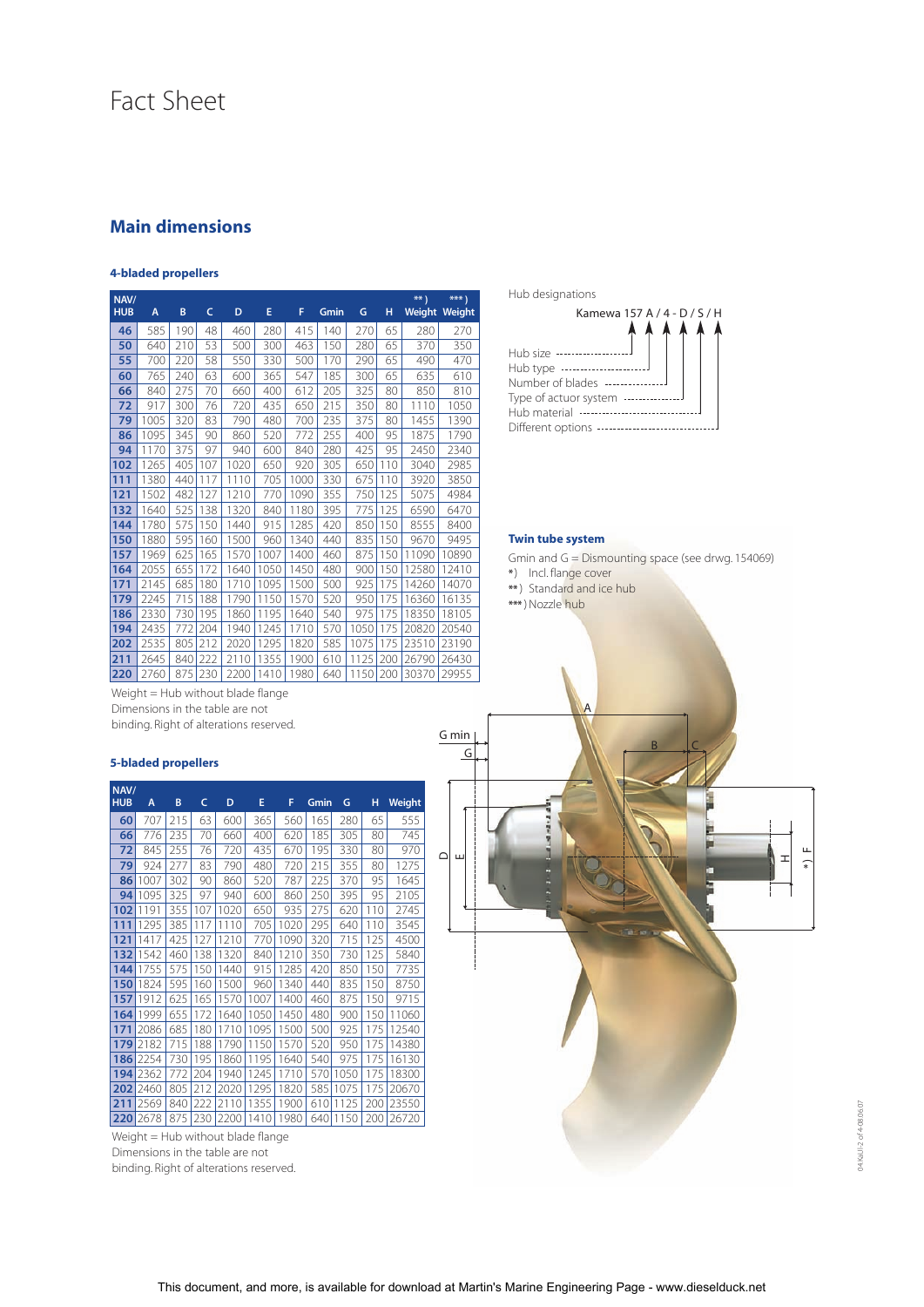## Fact Sheet

### **There are two OD box installation alternatives for Kamewa CPP systems**

- type F0 and type M0

#### **Installation system F**

The oil distribution box is mounted on the forward end of the reduction gearbox. Additional intermediate shafts can be arranged between the

propeller shaft and the gearbox. The OD box also incorporates the pitch feed back system. Type F0 requires the minimum overall installation space and is therefore the most favourable solution.

It is possible to remove the reduction gearbox without docking the ship.

Table / pictures (Dimensions in mm) B=Minimum distance for OD box dismantling





Hydraulic sleeve-, or flange-coupling

 $\mathop{\Box}$ 

Split distance ring



OD box, system F

Reduction gearbox

#### **Installation system M**

A separate shaft carries the oil distribution box and additional intermediate shafts can be arranged between the propeller shaft and the OD box shaft. The forward part of the OD box shaft incorporates the pitch feed back mechanism and has an integral flange connecting to the engine output flange, reduction gearbox, or to solid intermediate shafts.

Table / pictures (Dimensions in mm)

- **\*** Coupling placed on propeller shaft at installation
- **\*\*** Coupling placed on OD box shaft at installation



(Dimensions in mm)

**\*** Coupling placed on propeller shaft at installation

**\*\*** Coupling placed on OD box at installation



(electronic control system)

D2

D1